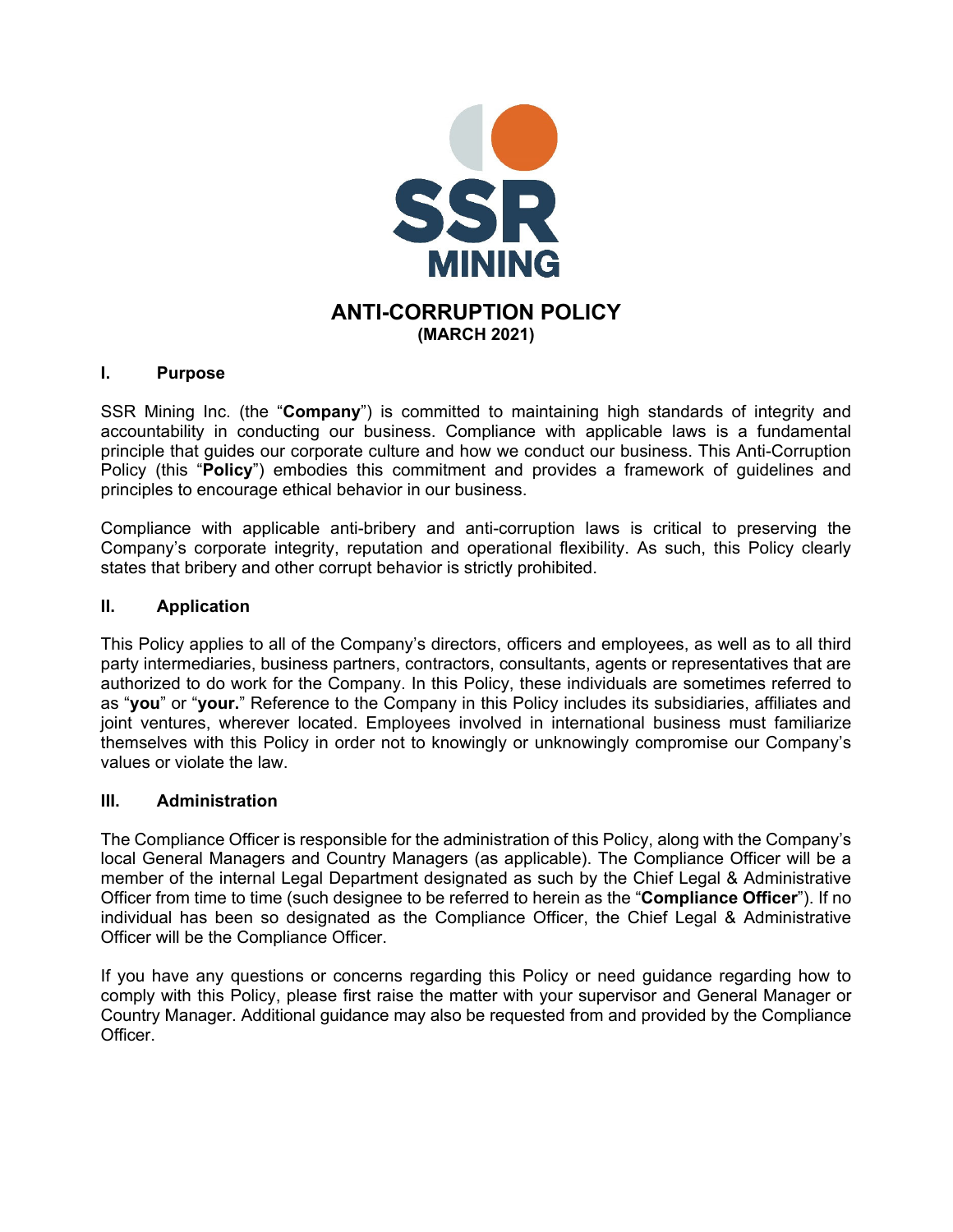## **IV. Prohibited Activity**

The Company conducts its business in compliance with all applicable laws prohibiting bribery of public officials and commercial bribery. The value of the Company's reputation as a lawful and ethical actor far outweighs the value of potential business lost by refusing to make an improper payment. Accordingly, you must not directly or indirectly (including through an Agent) offer, promise, provide or authorize any form of bribe or improper incentive to any person, whether a customer, supplier, business partner, Government Official (as defined below) or anyone else, on the Company's behalf. You must also not directly or indirectly demand, solicit or accept any improper payment or give or receive kickbacks in any form or participate in any other improper or hidden compensation scheme.

# **V. Dealings with Government Officials**

You are prohibited from offering, promising, providing or authorizing the payment or giving of anything of value to any Government Official (whether directly or indirectly through third parties) to get or keep business or otherwise to secure any improper advantage for the Company. The belief that "that's the way business is done" in some part of the world will not protect you or the Company from severe legal penalties that can apply to such conduct, nor will it protect you from disciplinary measures resulting from violations of this Policy.

## *Government Official*

Under applicable anti-corruption laws, the definition of government official is very broad and can include anyone employed by or affiliated with a government agency, entity or institution. For purposes of this Policy, "**Government Officials**" includes:

- Officials or employees of government departments or agencies at any level (such as legislators, environmental regulators, permitting and licensing personnel, tax authorities, police officials, members of the military, judges, etc.), whether federal, provincial, territorial, regional, municipal or otherwise, including foreign officials or employees;
- Officials or employees of tribal, indigenous, aboriginal or first nations governments or groups;
- Officers, directors and employees of state-owned/controlled enterprises (e.g., state-owned contractors, vendors or suppliers);
- Candidates for public office and officials of political parties;
- Employees of public international organizations like the World Bank, the International Monetary Fund, the World Health Organization, the United Nations, and the World Trade Organization; and
- Other people who act in an official capacity on behalf of any of the above, including local community leaders.

In addition, offering, promising, or providing money or anything of value to a close family member or household member of a Government Official can constitute a bribe of the official.

Recognizing a Government Official can be challenging. For example, many wholly or partially stateowned or state-affiliated enterprises appear to be private rather than public in nature. It is your responsibility to determine whether a person engaging or potentially engaging in business with the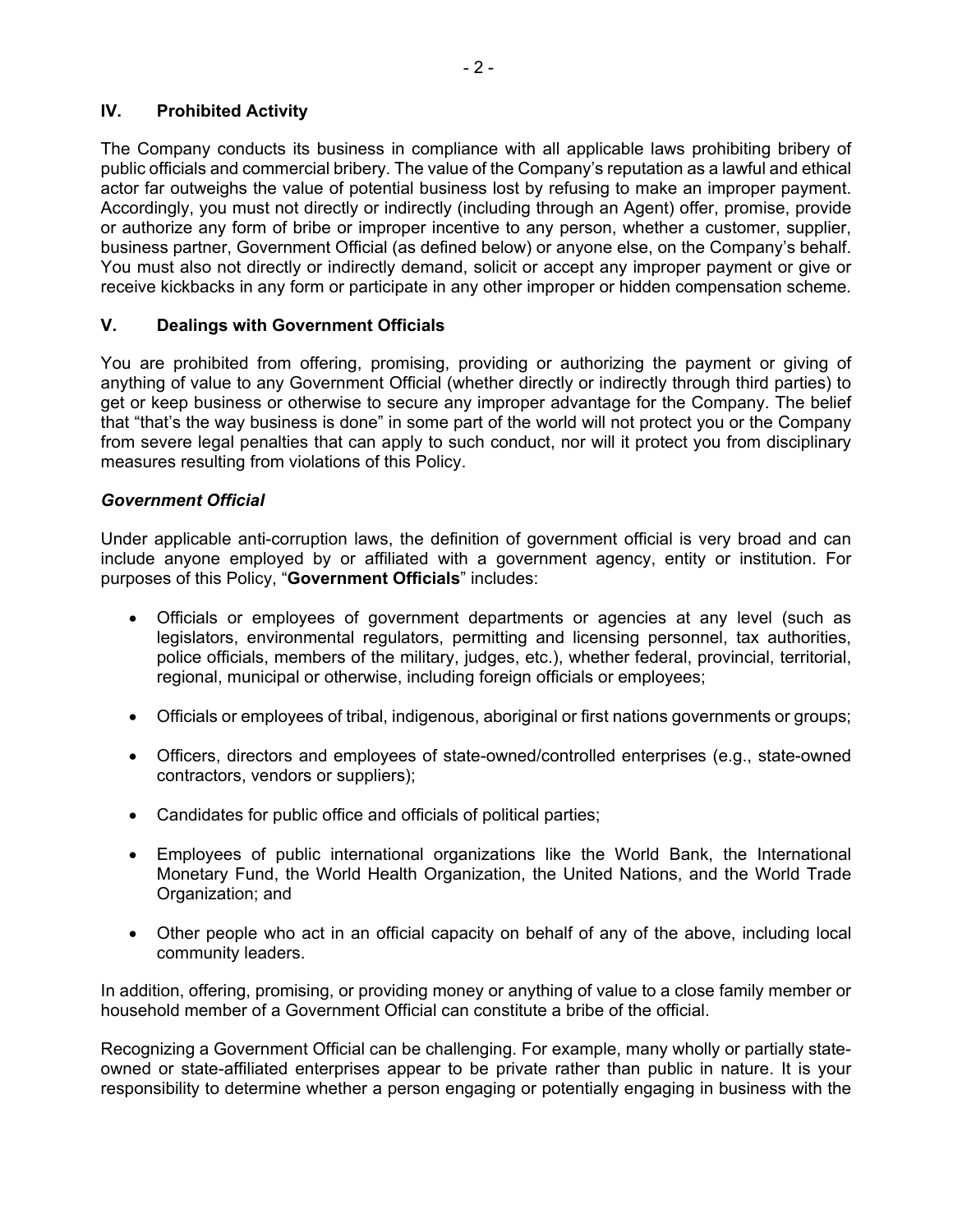Company is a Government Official under this Policy. When in doubt, consult with your General Manager or Country Manager or the Compliance Officer.

### *"Anything of Value" Broadly Interpreted:*

You should assume that "anything of value" will be interpreted broadly by enforcement authorities, and it is interpreted broadly under this Policy. Gifts, loans, rewards or an advantage or benefit of any kind or amount, including small payments or non-monetary gifts or favors can be considered a bribe. Depending on the context, each of the following can be considered a bribe: a gift, meal or entertainment; a contribution to an official's favorite charity; use of an apartment, car or equipment; an internship or job, or preferential treatment in the Company's hiring processes; or a promise of future employment or business.

## *Facilitation Payments*

In some countries where the Company conducts business, it may be local practice for businesses to make payments of nominal value to low-level Government Officials to speed up processing of certain routine acts. Often, the Government Official may control the timing of a routine act, but does not have any discretion to perform or deny the act. Examples of routine, non-discretionary actions may include providing police protection, granting visas or utility services, or clearing customs. Payments made in order to expedite or facilitate such routine actions are called "facilitation payments," "grease payments," "off the record payments" or "under the table payments".

This Policy does not contain an exception for such facilitation payments, no matter how small and no matter how common they may be in some places. Such payments are prohibited pursuant to this Policy. If you become aware of a facilitation payment having been made or being reasonably expected to be made in the future, you must immediately report the making of such facilitation payment to your General Manager or Country Manager or the Compliance Officer.

#### **Gifts, Meals and Entertainment, and Sponsored Travel for Government Officials**

Gift-giving, meals and entertainment and sponsored travel can pose special challenges in dealing with Government Officials. While you cannot give anything of value to a Government Official to get or keep business or to otherwise gain an improper advantage, upon prior written approval of your General Manager or Country Manager, you may provide reasonable gifts, meals, entertainment and sponsored travel to Government Officials where there is a legitimate business purpose and the thing of value is not being provided in exchange for any action or inaction by the official.

Requests for approval of any proposed gifts, meals, entertainment or sponsored travel, should be submitted in writing to your General Manager or Country Manager with sufficient time for such individual to review the request and consult with the Compliance Officer if necessary. The Company may also put in place additional guidelines and procedures for review and approval of donations and gifts. If you have any questions about whether a proposed gift, meal, entertainment or sponsored travel is appropriate, you should consult your General Manager or Country Manager or the Compliance Officer.

## **VI. Dealings with Private Parties: No Bribes, Kickbacks or Improper Payments**

Although significant portions of this Policy are focused on improper payments to Government Officials, it is important to understand that commercial or private sector bribery is also illegal in many jurisdictions. Commercial bribery means providing a financial or other advantage to an individual (including a representative of a current or future business partner) to induce, obligate, reward or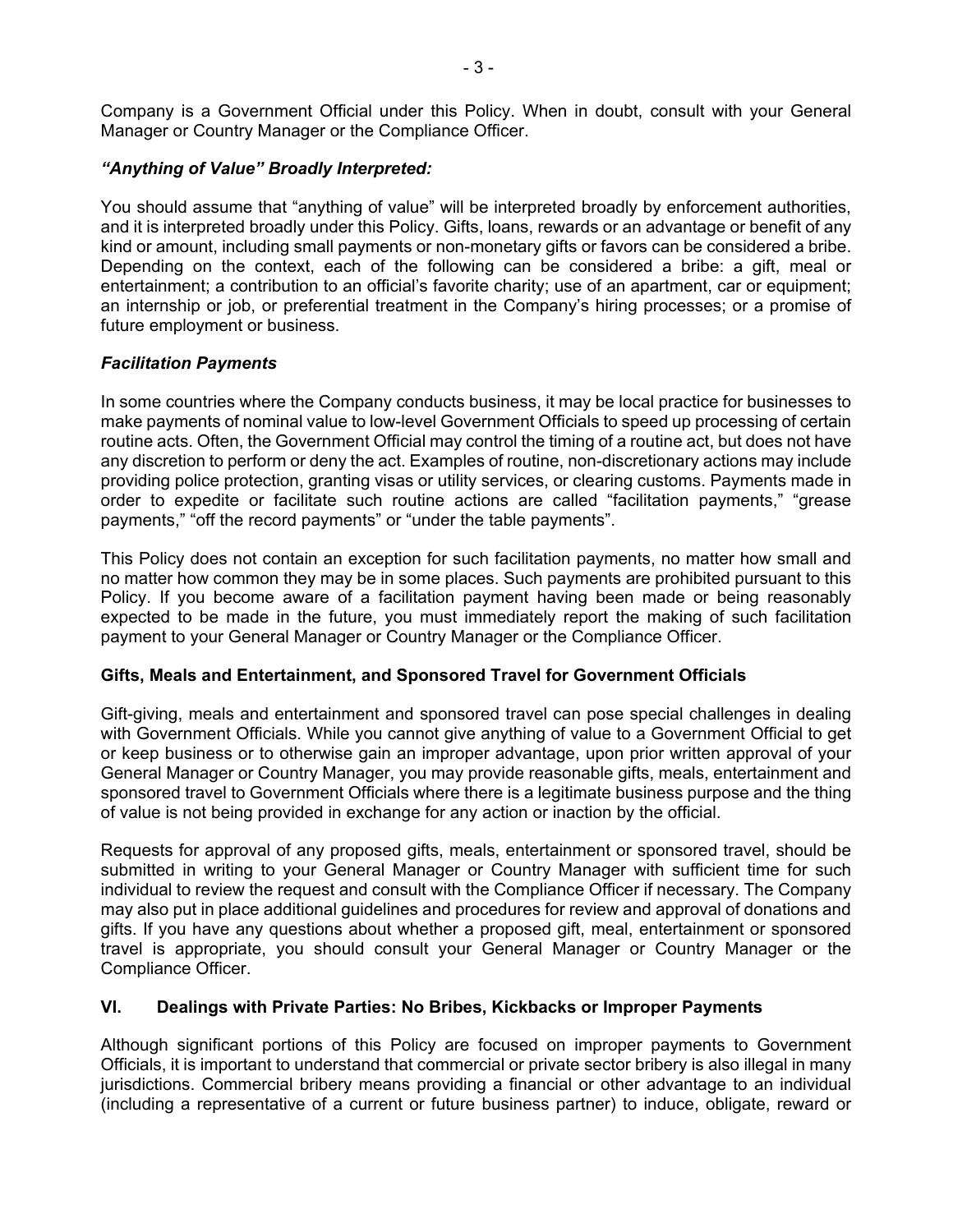cause that person to behave improperly. It can include providing direct financial benefit such as payment and kickbacks as well as entertainment or trips to individuals in order to win business.

Engaging in commercial bribery is prohibited under this Policy. Business decisions must be based on objective criteria. You may not request, agree to accept or accept a bribe or kickback from a current or prospective business partner. If you have any questions about whether a proposed gift or business entertainment event is appropriate, you should consult your General Manager or Country Manager or the Compliance Officer.

# **VII. Political Contributions**

Contributions to political parties and to candidates for public office are prohibited or tightly restricted in many countries. Accordingly, you cannot make a political or campaign contribution in the name of or on behalf of the Company, or where the contribution will be associated with the Company, without the prior written approval from the President and Chief Executive Officer or Compliance Officer.

This Policy does not restrict your participation in the political process in your individual capacity consistent with applicable laws and regulations. However, you are prohibited from using your position with the Company or the Company's assets to attempt to influence others to support particular political parties or candidates.

# **VIII. Donations**

Any donations made by or on behalf of the Company must be based on legitimate philanthropic objectives. While donations generally to a community organization or a particular cause can be appropriate, donating to a Government Official's favored charity in exchange for favorable action by that official can constitute a bribe. For any donations made by or on behalf of the Company, you must obtain prior written approval from your General Manager or Country Manager or the Compliance Officer

## **IX. Dealings with Third Parties Acting on the Company's Behalf**

All of the Company's agents, consultants, contractors, vendors, suppliers, advisors and anyone else who provides goods or services to us, or performs work for the Company or acts on the Company's behalf (collectively, "**External Contractors**"), must be willing to conduct business on the basis of the principles set forth in this Policy. You must be alert to warning signs and must conduct sufficient due diligence and take special precautions when considering engaging an External Contractor. Detailed guidance relating to third party engagements is available from your General Manager or Country Manager or the Compliance Officer. These guidelines seek to ensure that External Contractors: are subjected to appropriate due diligence before being engaged; have a written contract with the Company containing appropriate anti-corruption provisions, including the option to audit the External Contractor's books and records; and act consistent with the requirements of this Policy throughout their relationship with the Company.

# **X. Accurate Books and Records and Effective Internal Controls**

The Company shall maintain at all times accurate book and records to fulfill the Company's obligations and to ensure accurate and effective reporting in accordance with applicable laws and regulations. As with receipts and expenditures generally, any expenditure that the Company funds or other use of the Company's resources must be accurately described in supporting documents and accurately reflected in the Company's books and records.